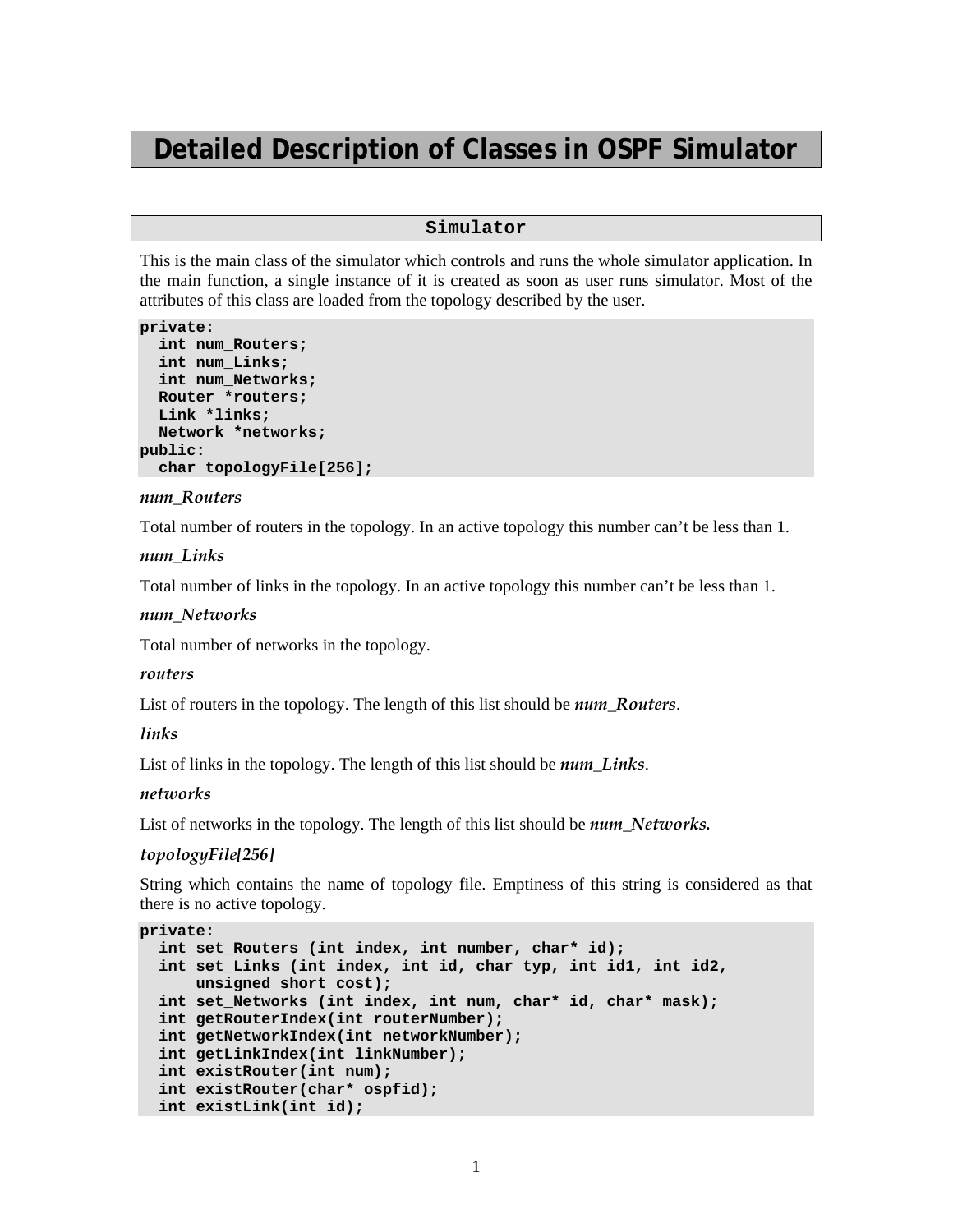```
 int existNetwork(int num); 
   int existNetwork(char* ospfid); 
public: 
   void dispRouter(char* index); 
   void dispTopology(); 
  void dispLSDB(char* routerIndex); 
   void dispRTBL(char* routerIndex); 
   int read_Topology (); 
   int unload_Topology(); 
   int verify(); 
   int initialize(); 
   int simulate(); 
   int out(); 
private: 
   int addRouterLinks(); 
   int addLinkEndIPs(); 
   int countRouterLinks();
```
*set\_Routers, set\_Links, set\_Networks* 

Modify an entry in *routers, links*, or *networks* list. The parameter index specifies the position in the list to modify

# *getRouterIndex, getLinkIndex, getAreaIndex*

Return the position of a router, link or network in *routers, links* or *networks* list if its number is provided.

### *existRouter, existLink, existNetwork*

String input versions of these functions check whether there exists a router or network with specified OSPF id, while int input versions check whether there exists a router, link, or network with specified number. *existLink* has no string version.

### *dispRouter*

This function displays the detailed information including Link State Database and Routing table of the router specified. Input is the OSPF id of the router.

# *dispTopology*

This function displays a summary about the topology file.

### *dispLSDB*

This function displays the Link State Database of the router whose OSPF id is passed to this function.

### *dispRTBL*

This function displays the Routing table of the router whose OSPF id is given as input.

*read\_Topology* 

Read in the topology

### *unload\_Topology*

Removes the current active topology from simulator. All fields containing the information of previous topology are flushed.

### *verify*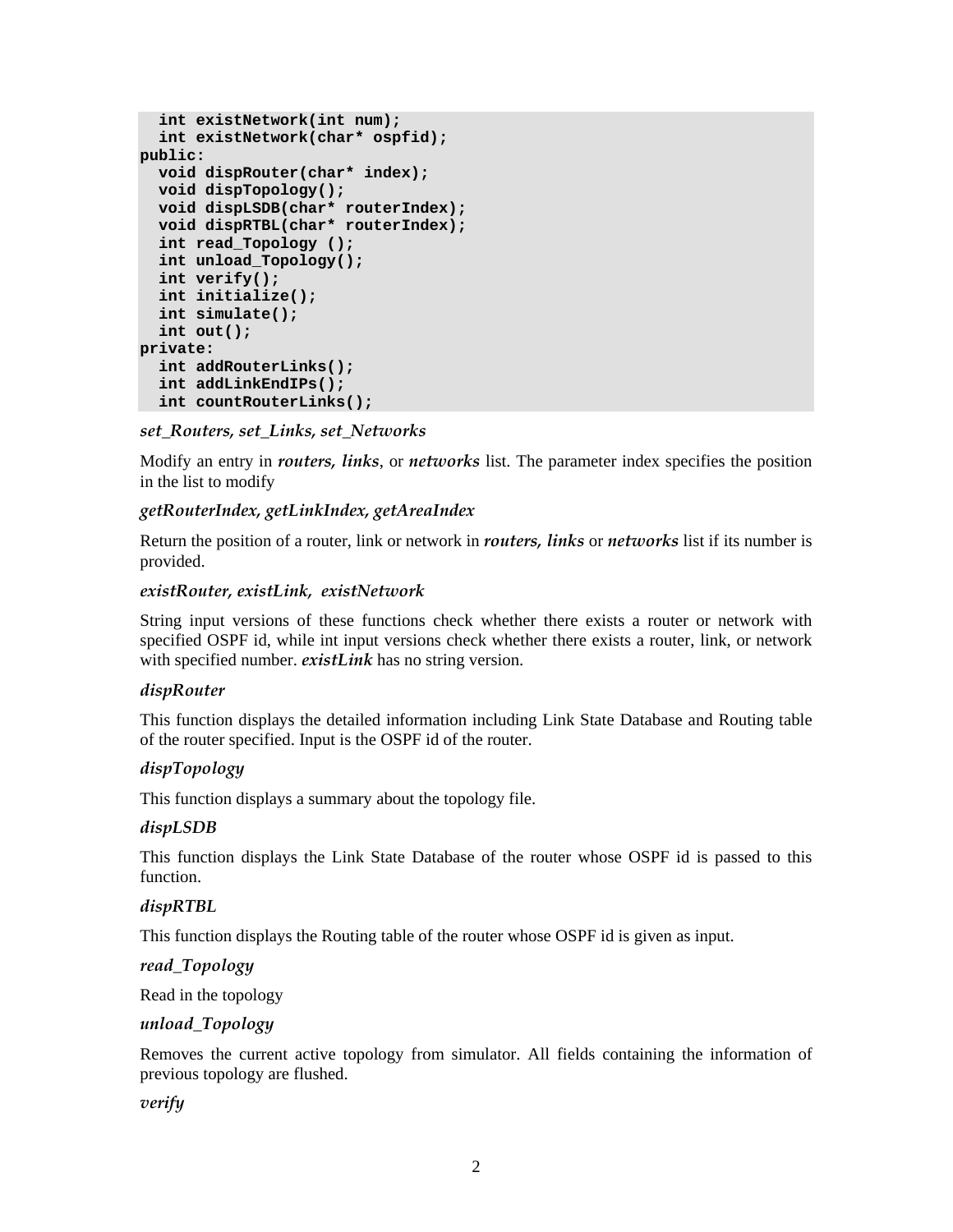Verifies topology for correctness.

### *initialize*

Performs initialization phase of OSPF.

# *simulate*

Performs flooding, shortest path calculation and routing table calculation phase of OSPF

# *addRouterLinks()*

Pass references each router's links to its *Router* instance for performing OSPF operations.

# *addLinkIPs*

Identifies the OSPF id of the network or router attached to each link and place this information into that *Link* instance.

### *countRouterLinks()*

Identifies and counts the links attached to each router.

### **Link**

This class describes the instance of an OSPF link. All the links kept in Simulator and Router class are instances of this class. Every point to point link between two routers is specified as two independent entries in the topology file and hence two independent instances are created each belonging to one of the end routers.

**private:** 

```
 int id; 
 int end1; 
 char type; 
 int end2; 
 unsigned short cost; 
 IP end1IP; 
 IP end2IP; 
 IP end2Mask;
```
*id* 

A unique number that identifies the link instance inside simulator.

# *end1*

Router number to which this link belongs.

### *type*

Type of the link. Links can be of two types (in this simulator): Point to Point between two routers or to a Stub Network. *P2P* and *SN* are the constants used for these types in this simulator.

### *end2*

Network number or router number of the network/router on the other end of the link.

### *cost*

cost of the link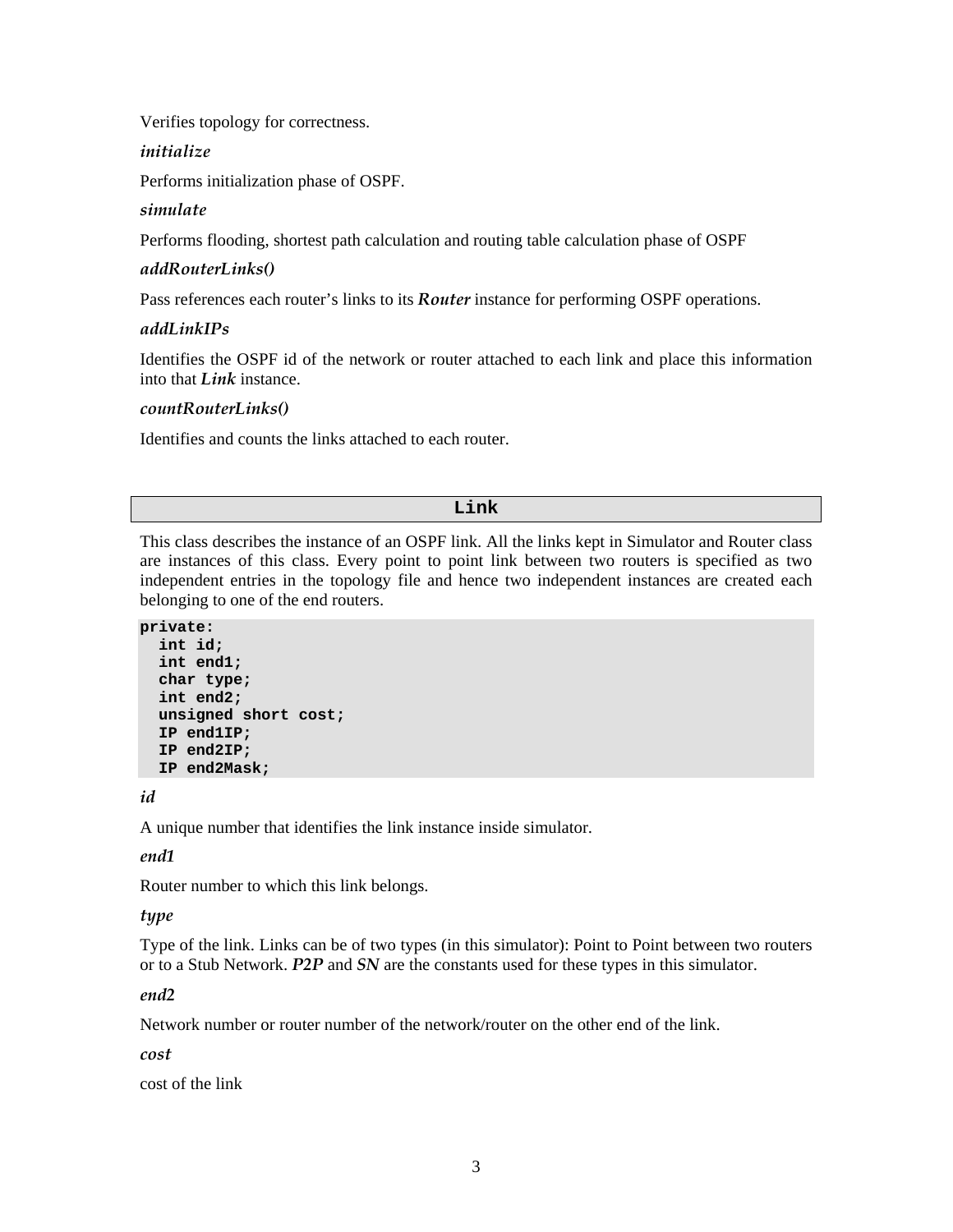# *end1IP*

OSPF id of the router mentioned as *end1*.

### *end2IP*

OSPF id of the router/network mentioned as *end2*.

### *end2Mask*

If it is a SN link, then end2 is a network having some network mask. This mask is stored in this member.

```
public: 
   void set(int ownId, char typ, int id1, int id2, unsigned short 
      lCost); 
  void setEnds(IP e1, IP e2); 
  void setEnds(IP e1, IP e2, IP e3); 
   int getID(); 
   int getRouter(); 
   char getType(); 
   int getNet_Router(); 
   unsigned short getCost(); 
   IP& getEnd1(); 
   IP& getEnd2(); 
  IP& getEnd2Mask();
```
*set* 

Called first time when this object is created to set main attributes for this object.

### *setEnds*

Sets the OSPF id of both ends of this link. The three parameter version is used when it is a SN and third parameter specifies the network mask.

### *getID, getRoute, getType, getNet\_Router, getCost, getEnd1, getEnd2, getEnd2Mask*

Get functions for different attributes

#### **Network**

This class provides the description of the instance of a network in the topology.

```
private: 
   int number; 
   IP id; 
   IP mask;
```
#### *number*

A unique identifier assigned to this network in simulator.

*id* 

The IP address of the network.

#### *mask*

The subnet mask of the network.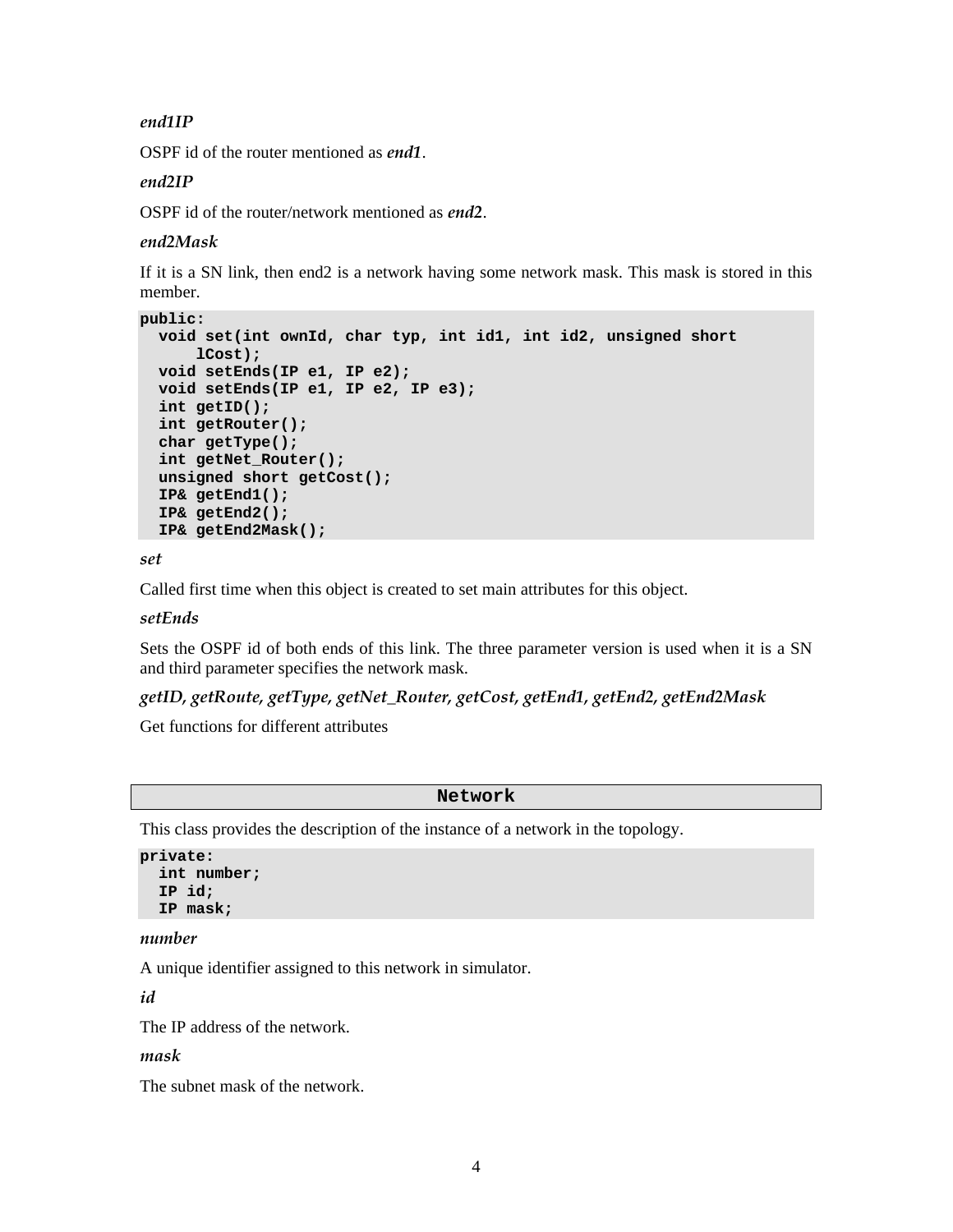```
public: 
   int set(int num, char* nid, char* nmask); 
   int getNumber(); 
   IP& getID(); 
  IP& getMask();
```
*set* 

Called first time when this object is created to set main attributes for this object

# *getNumber, getID() getMask()*

Get functions for different attributes.

#### **Router**

This class describes an OSPF router.

```
private: 
   int number; 
   IP id; 
   int num_Links; 
   Link **links; 
   OSPF_Packet_Queue inQ; 
   OSPF_Packet_Queue outQ; 
   int routingTableSize; 
   Routing_Table rt; 
   LSDatabase lsdb; 
   SP_Tree spt;
```
#### *number*

A unique identifier assigned to this router in OSPFSIM

# *id*

The IP address of the router

#### *num\_Links*

Number of links of this router

### *links*

List of links attached to this router

#### *inQ*

Contains OSPF packets received from other routers.

#### *outQ*

Contains OSPF packets generated to transmit to other routers.

#### *routingTableSize*

Number of entries in routing table.

#### *rt*

The routing table of this router.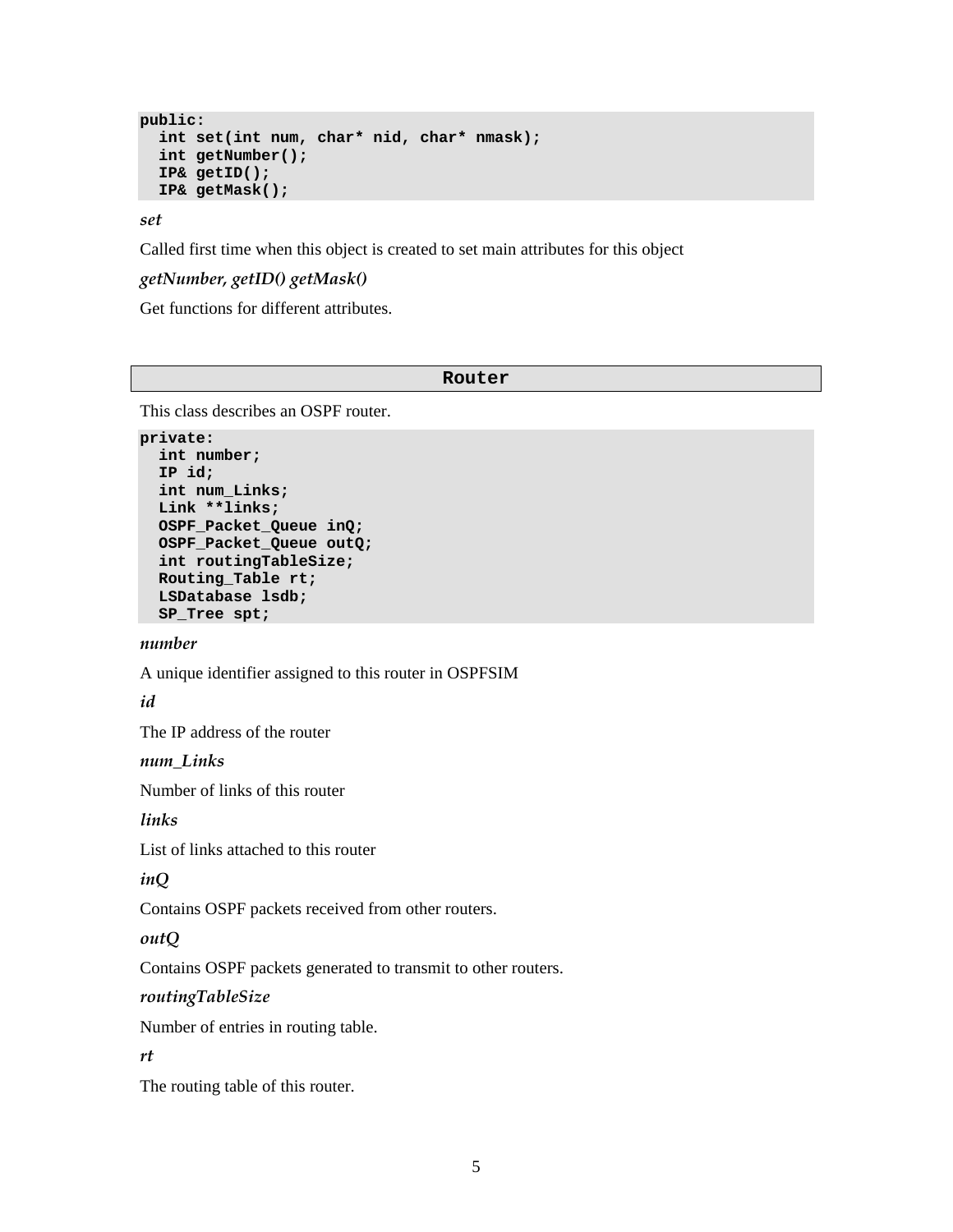*lsdb* 

Link State Database of this router. Originally, OSPF routers have independent LSDB for each area to which they are connected but in this simulator we have no concept of areas therefore each router has only one LSDB.

*spt* 

Just like LSDBs, OSPF routers have independent shortest path tree for each area to which they are connected and there are no areas in this simulator so again each router has only one SPT.

```
public: 
   int getNumber(); 
   IP& getID(); 
   int set(int num, char* ospfid); 
   int setNumLinks(int count); 
   int getPacketsToSendCount(); 
   OSPF_Packet* getPacketToSend(); 
   int packetReceived(OSPF_Packet* packet); 
   int initialize(); 
   int flood(); 
private: 
   int calculateSPT(); 
   int calculateRoutingTable(); 
public: 
   int addLink(Link* link); 
  void display(FILE* outFile); 
  void dispLSDB(FILE* outFile); 
  void dispRTBL(FILE* outFile);
```
# *getNumber, getID*

Get functions for different attributes

*set* 

Called first time when this object is created to set main attributes for this object

*setNumLinks* 

Set the value of *num\_Links*.

*getPacketsToSendCount* 

Returns the length of *outQ*

*getPacketToSend* 

De-queues a packet from *outQ*

*packetReceived* 

En-queues a packet in *inQ.*

*initialize* 

Performs initialization of this router in OSPF initialization phase

*flood* 

Performs the flood phase of OSPF for this router.

*calculateSPFT*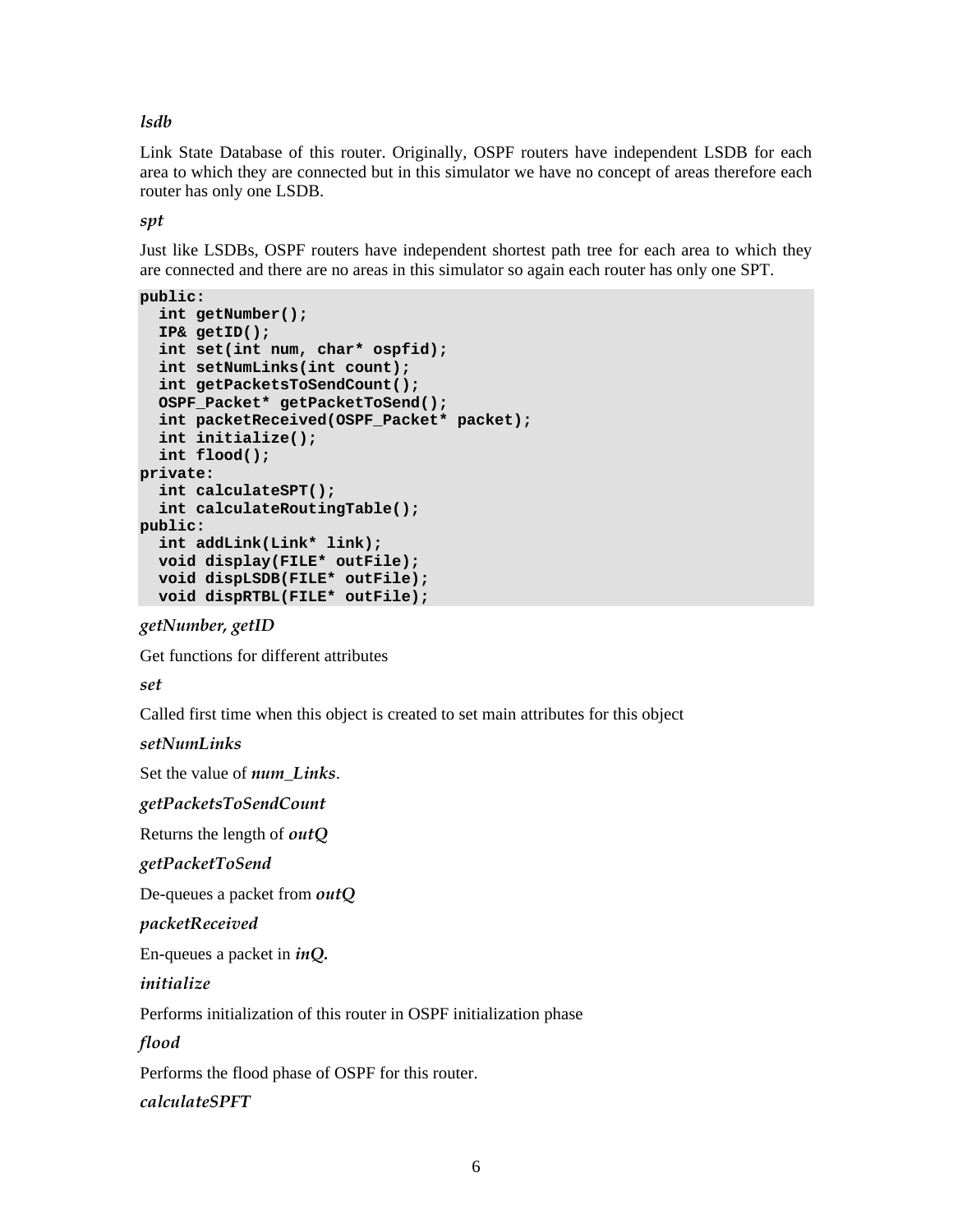Calculates shortest path tree for this router.

# *calculateRoutingTable*

Calculates routing table for this router.

# *addLink*

Adds a link to this router's list of links.

# *display*

Displays attributes of this router including its Link State Database and Routing Table.

# *displayLSDB*

Displays Link State Database of this router.

# *displayRTBL*

Displays Routing Table of this router.

# **LSA\_Header**

All LSA's begin with a common 20 byte header. This header contains enough information to uniquely identify the LSA (LS type, Link State ID, and Advertising Router). This class is a representation of LSA header as per appendix A.4.1 of RFC 2328.

### **private:**

```
 unsigned short ls_Age; 
 char options; 
 char ls_Type; 
 IP link_State_ID; 
 IP advertising_Router; 
 int ls_SequenceNumber; 
 short ls_CheckSum; 
 unsigned short ls_Length;
```
### *ls\_Age*

The time in seconds since the LSA was originated. This field is always set to zero as aging is not implemented in this simulator.

### *options*

The optional capabilities supported by the described portion of the routing domain. Always set to zero.

# *ls\_Type*

The type of the LSA. Each LSA type has a separate advertisement format.

### *link\_State\_ID*

This field identifies the portion of the internet environment that is being described by the LSA. The contents of this field depend on the LSA's LS type. In Router-LSAs the Link State ID is set to the IP interface address of the router attached to this link.

### *advertising\_Router*

The Router ID of the router that originated the LSA.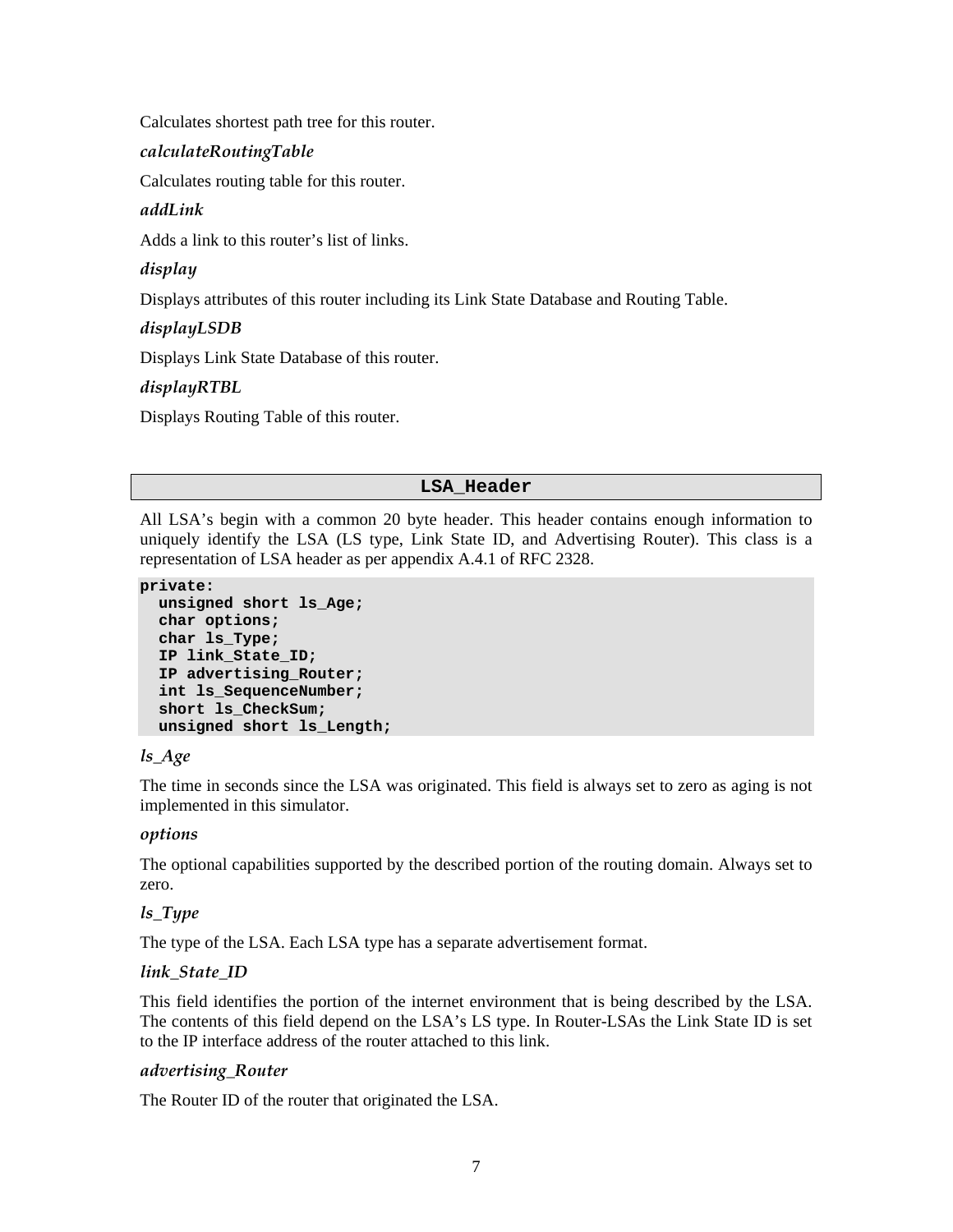### *ls\_SequenceNumber*

Detects old or duplicate LSAs. Successive instances of an LSA are given successive LS sequence numbers. This field is always set to zero due to non-availability of this feature in this simulator.

### *ls\_CheckSum*

The Fletcher checksum of the complete contents of the LSA, including the LSA header but excluding the LS age field. Also set to zero as this simulator doesn't support any checksums.

### *ls\_Length*

The length in bytes of the LSA. This includes the 20 byte LSA header.

```
public: 
   int set(char type, IP lsID, IP advRouter); 
  int set(char type); 
  int setLength(unsigned short length); 
  unsigned short getLength(); 
  IP& getLSID(); 
  void display(FILE* outFile);
```
#### *set*

Called first time when this object is created to set main attributes for this object

### *setLength, getLength, getLSID*

Get/set functions for different attributes.

#### *display*

Displays attributes of this header.

#### **LSA\_Base**

This is the base class for different type of LSA's. However, only Router LSAs are implemented in this simulator.

```
protected: 
   LSA_Header lsa_Header;
```
*lsa\_Header* 

The header of this LSA

```
public: 
   IP& getLSID(); 
  void displayHeader(FILE* outFile);
```
#### *getLSID*

Get function for *link\_State\_ID* of the header of this LSA.

### *displayHeader*

Displays attributes of the header of this LSA.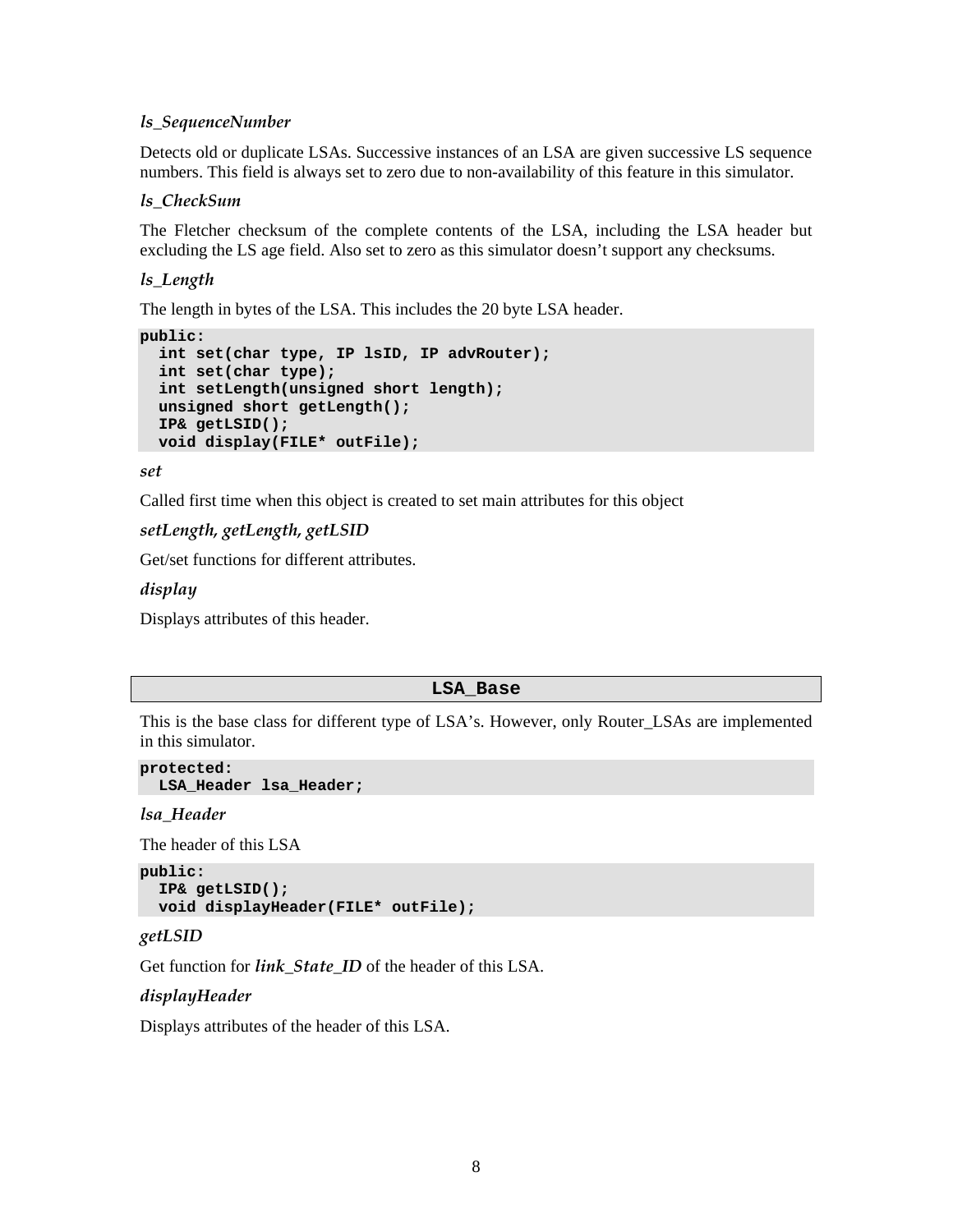#### **Router\_LSA : public LSA\_Base**

Router-LSAs are the Type 1 LSAs. Each router in an area originates a router-LSA. The LSA describes the state and cost of the router's links (i.e., interfaces) to the area. All of the router's links to the area must be described in a single router-LSA. This class is an implementation of appendix A.4.2 of RFC 2328.

#### **private:**

```
 char optionsVEB; 
 char optionsFixed; 
 unsigned short num_Links; 
 Link_Data *links;
```
#### *optionsVEB*

Specifies V, E and B bits for representing the type of the router. Always set to  $\sqrt{0}$  in this simulator.

#### *optionsFixed*

Always '\0' in OSPF.

*num\_Links* 

The number of router links described in this LSA

*links* 

A list of links used to describe each router link

```
public: 
   Link_Data getLink(int index); 
  unsigned short getNumLinks(); 
   int addLink(IP id, IP data, char type, unsigned short metric); 
  void display(FILE* outFile);
```
#### *getLink*

Returns a link details from this LSAs list of links with the specified index.

*getNumLinks* 

Get function for *num\_Links*.

*addLink* 

Adds a link to this LSA

*display* 

Displays the contents of this LSA.

#### **Link\_Data**

This class describes each router link stated in a Router LSA. Optional TOS fields are not added in this description.

```
private: 
   IP link_ID; 
   IP link_Data; 
   char type;
```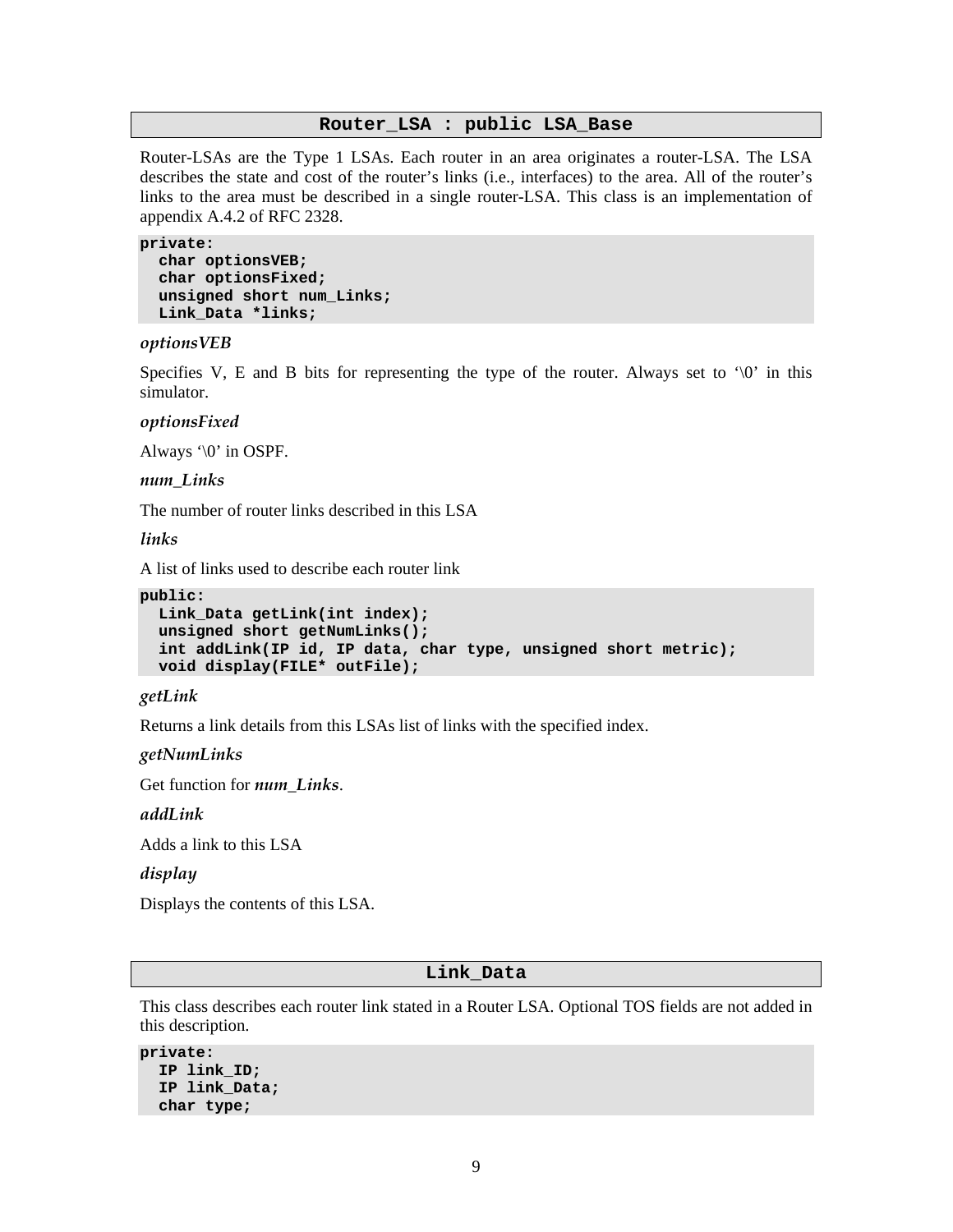```
 char tosNumber; 
 unsigned short metric;
```
# *link\_ID*

Identifies the object that this router link connects to. Value depends on the link's Type. For connections to stub networks, it specifies the network's IP address mask while in case of point to point router links, it is other end router's IP address.

# *link\_Data*

Value again depends on the link's Type field. For connections to stub networks, Link Data specifies the network's IP address mask.

### *type*

Type of this router link. Only point to point or stub network links are supported in this simulator.

### *tosNumber*

The number of different TOS metrics given for this link, not counting the required link metric. This field is set to 0 in this simulator.

### *metric*

The cost of using this router link.

```
public: 
   int set(IP id, IP data, char typ, unsigned short cost); 
   IP getID(); 
   IP getData(); 
   char getType(); 
   char getTOS(); 
   unsigned short getMetric(); 
   void display(FILE* outFile);
```
*set* 

Called first time when this object is created to set main attributes for this object

*getID, getData, getType, getTOS, getMetric* 

Get/set functions for different attributes

### *display*

Displays attributes of this link.

### **LSDatabase**

This class describes the Link State Database. Originally in OSPF, router has an independent Link State Database for each Area, but in this router due to non-availability of multiple areas, every router will have only one Link State Database. Also, this class contains only router LSAs as other type of LSAs are not supported.

```
private: 
   int rLSAs; 
   Router_LSA *router_LSAs;
```
*rLSAs*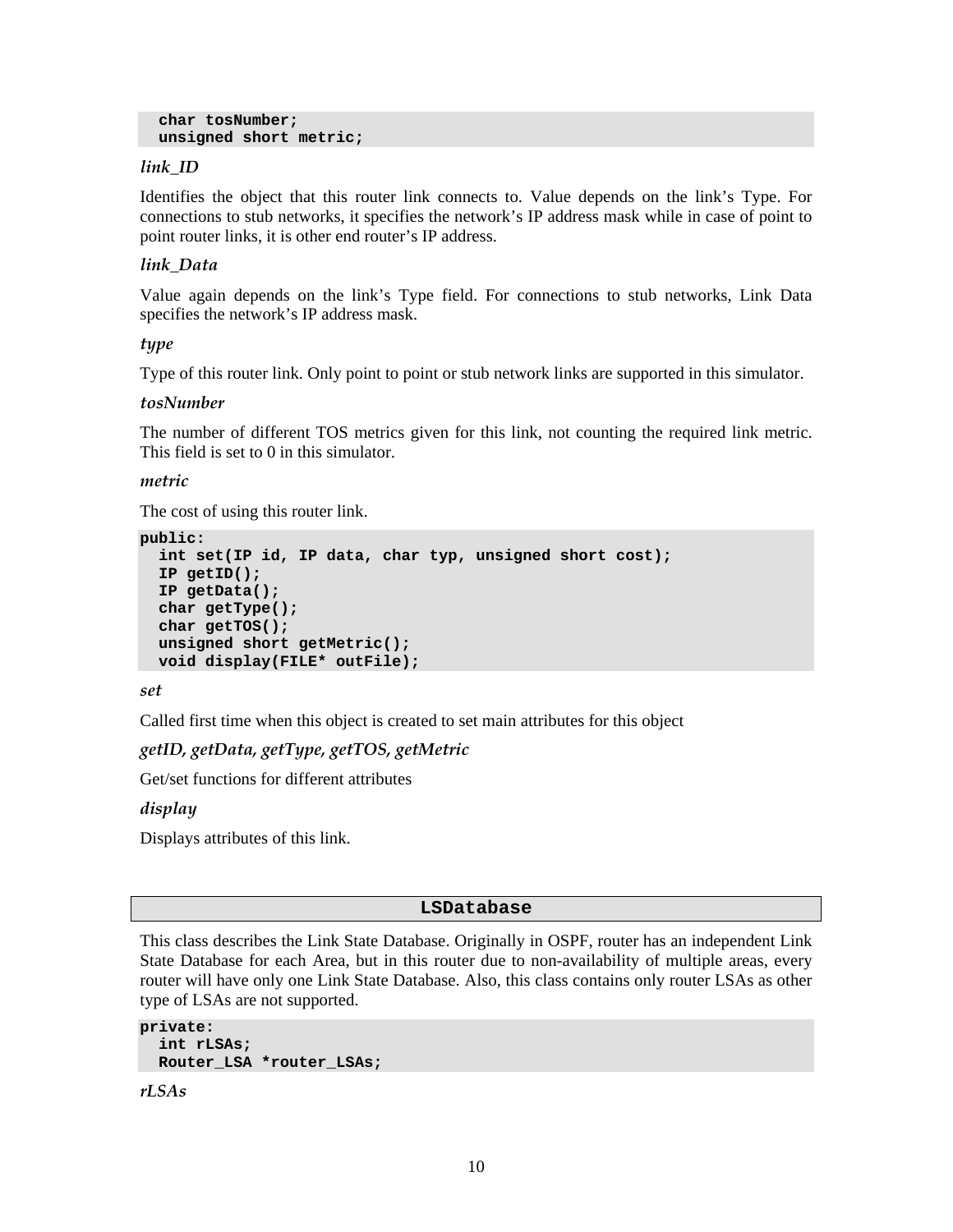Number of router LSAs present in this Link State Database

### *router\_LSAs*

Lists of router of LSAs in database

```
public:
```

```
 int getnRLSA(); 
 int existRouterLSA(IP lsID); 
 Router_LSA getRouterLSA(int index); 
 Router_LSA getRouterLSA(IP lsID); 
 int addRLSALink(IP lsID, IP linkID, IP linkData, char type, short 
    cost); 
 int addRouterLSA(Router_LSA rlsa); 
 int updateRouterLSA(Router_LSA rlsa); 
 void display(FILE* outFile);
```
*getnRLSA* 

Returns number of router LSAs storeds

### *existRLSA*

Verifies whether a router LSA with specified link state ID present in database.

### *getRouterLSA*

Returns router LSA specified by index or link state ID.

### *addRLSALink*

Adds link to already existing router LSA with specified link state ID.

### *addRouterLSA*

Adds a new router LSA.

### *updateRouterLSA*

Updates the contents of an existing router LSA with same link state ID as the new one.

*display* 

Displays all the stored LSAs.

### **OSPF\_Header**

This class is an implementation of appendix A.3.1 of RFC 2328. Every OSPF packet starts with a standard 24 byte header. This header contains all the information necessary to determine whether the packet should be accepted for further processing.

```
private: 
   char version; 
   char type; 
   unsigned short packet_Length; 
   IP router_ID; 
   IP area_ID; 
   short checksum; 
   short au_Type; 
   int authentication1; 
   int authentication2;
```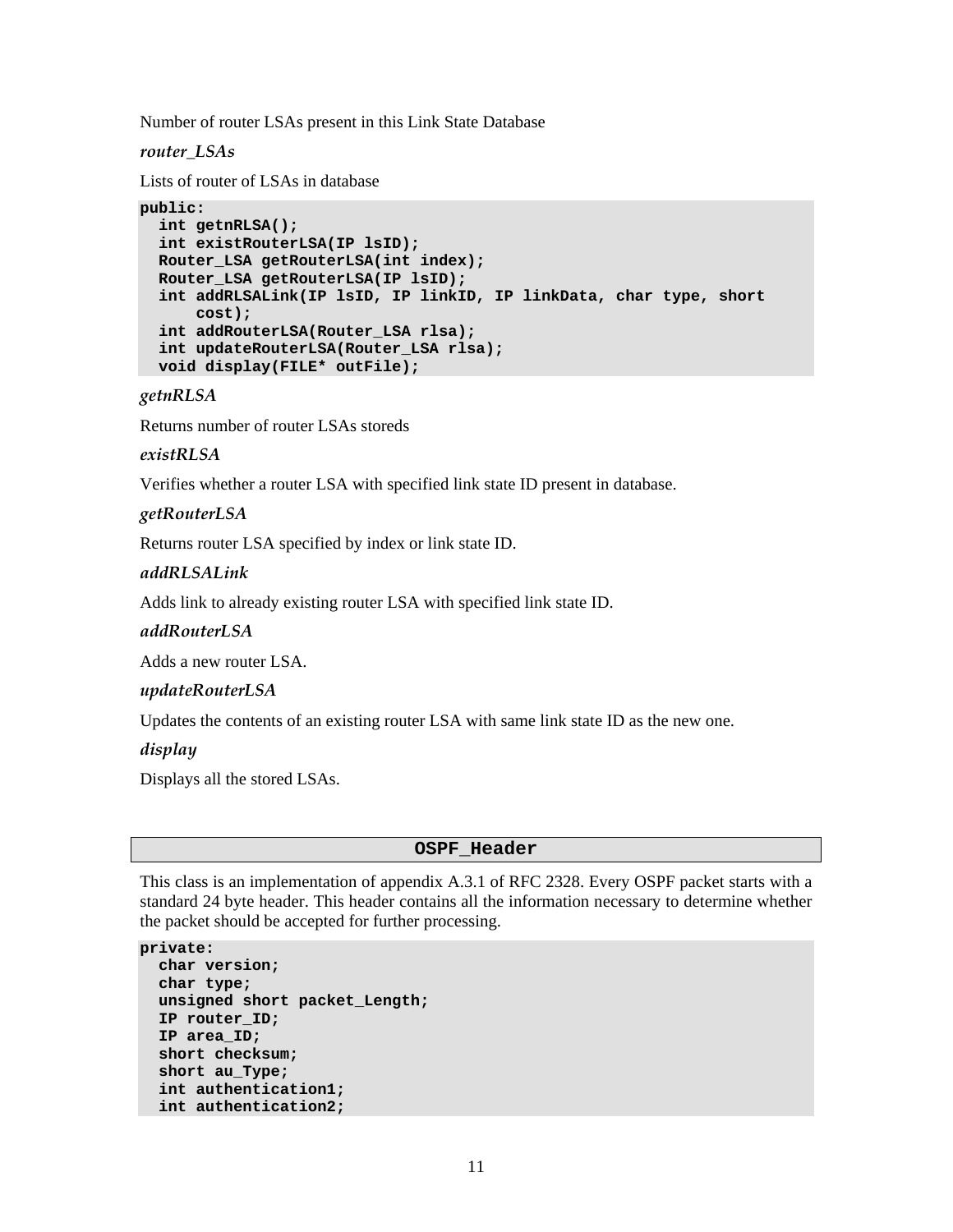### *version*

The OSPF version number (always set to 2).

*type* 

The OSPF packet type.

# *packet\_Length*

The length of the OSPF protocol packet in bytes. This length includes the standard OSPF header.

*router\_ID* 

The Router ID of the packet's source.

### *area\_ID*

A 32 bit number identifying the area that this packet belongs to. All OSPF packets are associated with a single area. This value is always set to 0.0.0.0 in this simulator.

### *checksum*

The standard IP checksum of the entire contents of the packet, starting with the OSPF packet header but excluding the 64-bit authentication field. This field is always set to 0.

### *au\_Type*

Identifies the authentication procedure to be used for the packet. Always 0 in this implementation.

### *authentication1, authentication2*

A 64-bit field for use by the authentication scheme. Both are not used in this simulator and always have value 0.

```
public:
```

```
 IP getRouter(); 
 int set(char typ, unsigned short length, IP router); 
 int set(char typ, unsigned short length); 
 unsigned short getLength(); 
 int setLength(unsigned short l); 
 char getType();
```
*set* 

Called first time when this object is created to set main attributes for this object

### *getRouter, getLength, setLength, getArea*

Get/set functions for different attributes.

### **OSPF\_Packet\_Base**

This is the base class for different type of OSPF packet classes. However, only Link State Update Packets are implemented in this simulator.

#### **protected:**

```
 OSPF_Header ospf_Header;
```
### *ospf\_Header*

The header of this OSPF packet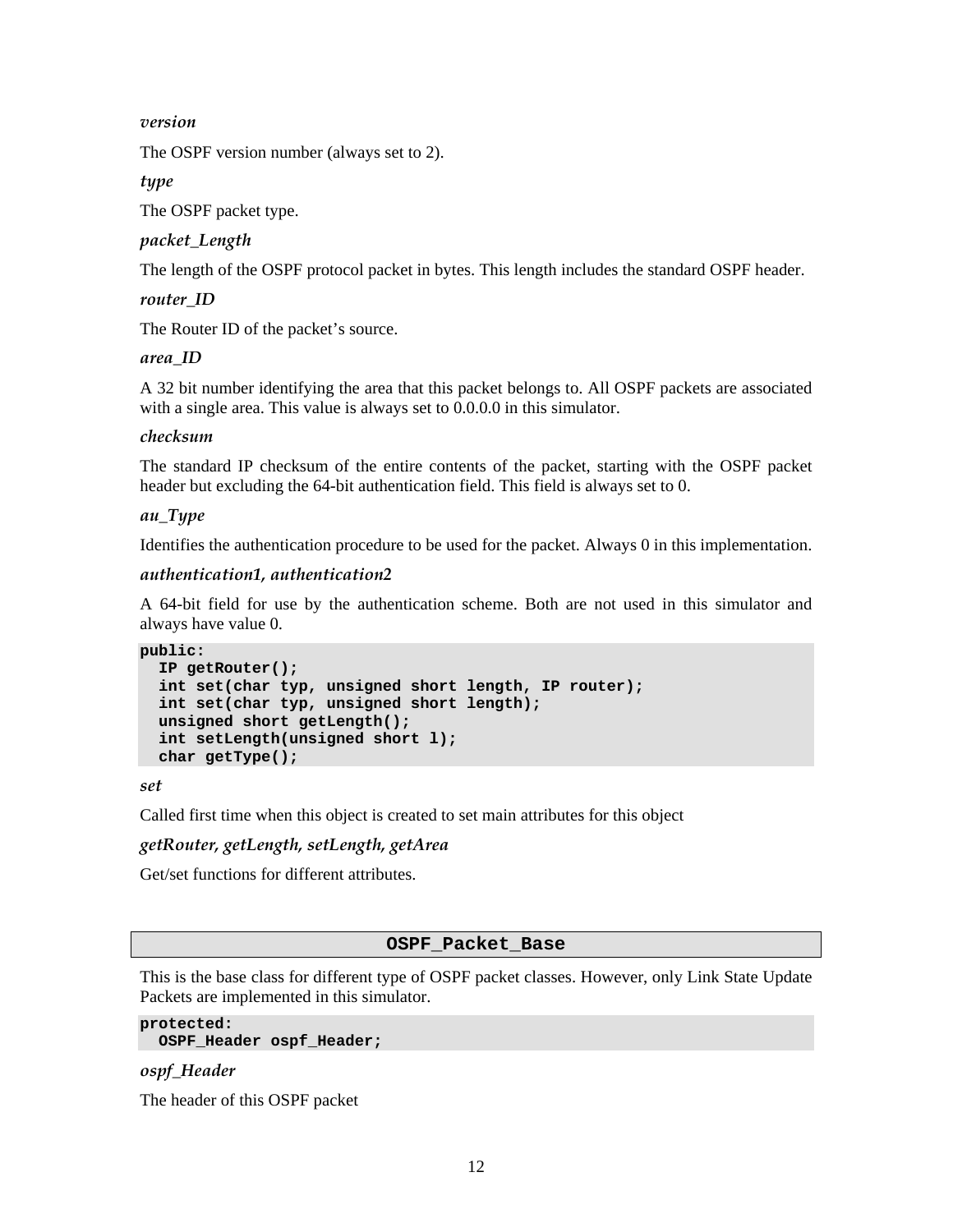```
public: 
   char getType();
```
*set* 

Called first time when this object is created to set main attributes for this object

### *getType*

Returns type of this packet.

#### **struct OSPF\_Packet**

This structure is used a queue element for communicating OSPF packets between routers.

```
 OSPF_Packet_Base* packet; 
 int linkID;
```
*packet* 

The OSPF packet to send.

### *linkID*

The link on which this packet should be sent.

#### **OSPF\_Packet\_Queue**

This class defines incoming and outgoing OSPF packet queues of routers. These queues basically contains list of *OSPF\_Packet* elements.

```
private: 
   int qLength; 
   OSPF_Packet **packets;
```
### *qLength*

The header of this OSPF packet.

*packets* 

List of OSPF packets.

```
public: 
   int getLength(); 
   int enqueue(OSPF_Packet* packet); 
   OSPF_Packet* dequeue();
```
# *getLength*

Returns length of this queue

*enqueue* 

Adds a packet to this queue.

#### *dequeue*

Removes a packet from this queue.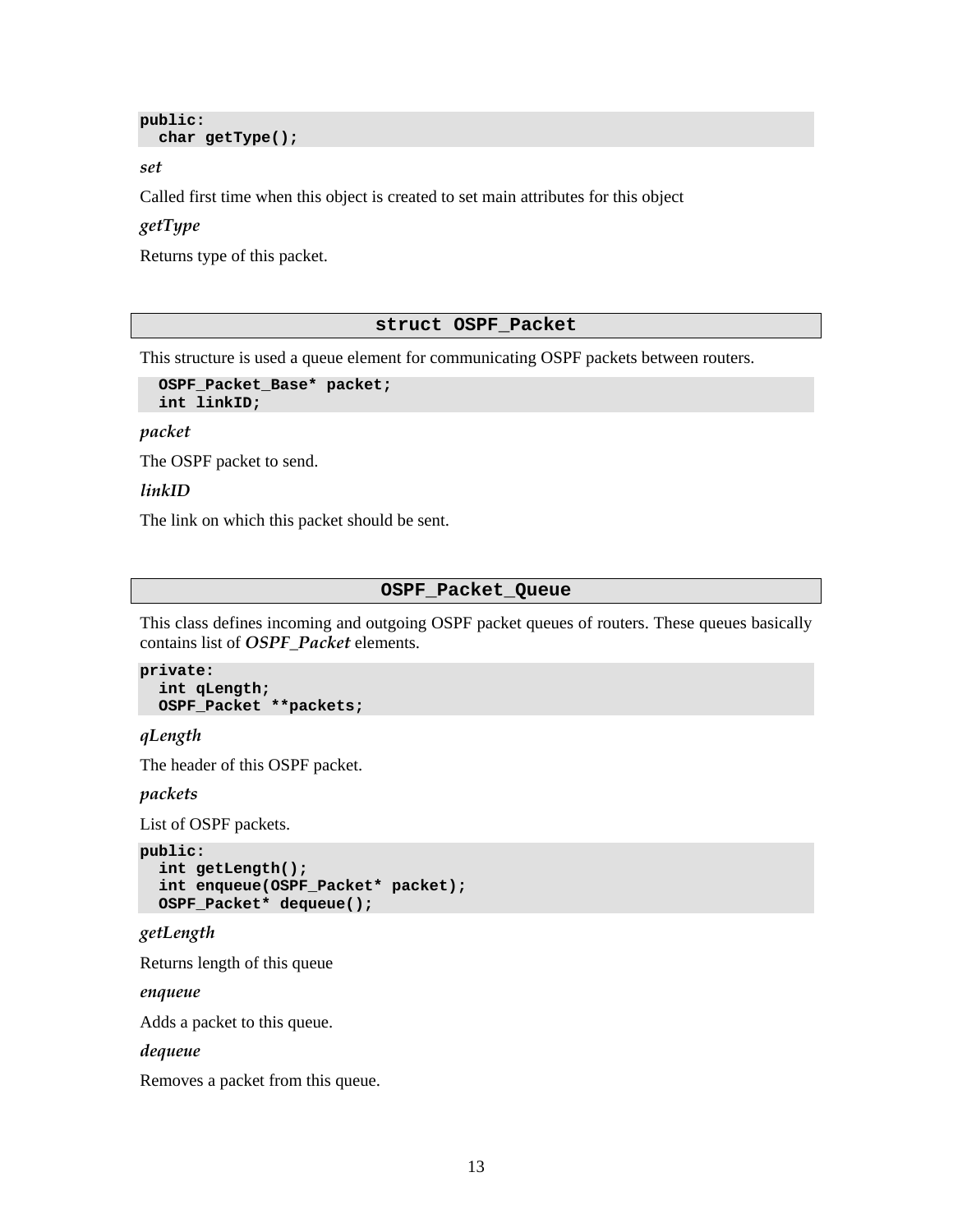#### **Link\_State\_Update\_Packet : public OSPF\_Packet\_Base**

Described in appendix A.3.5 of RFC 2328. These packets implement the flooding of LSAs. Each Link State Update packet carries a collection of LSAs one hop further from their origin. Several LSAs may be included in a single packet.

```
private: 
   int num_rLSA; 
   Router_LSA *rLSAs;
```
#### *num\_rLSA*

Number of router LSAs present

*rLSAs* 

Lists of router LSAs present.

```
public: 
   int getnRLSA(); 
   Router_LSA getRLSA(int index); 
   int addRLSA(Router_LSA rlsa);
```
*getnRLSA* 

Get function for *num\_rLSA*.

#### *getRLSA*

Returns router LSA with specified index in the list of stored LSAs.

*addRLSA* 

Adds router LSA to this Link State Update Packet.

#### **IP**

This class provides definition of a 32 bit IP address and means to work on it.

```
private: 
   unsigned char octets[4];
```
*octets* 

The four octets of an IPv4 address

```
public: 
   void set(char *id); 
   void setOctet(int index, unsigned char oc); 
  unsigned char getOctet(int index);
```
*set* 

Takes a string in "x.x.x.x" format and converts it to IPv4 address.

*setOctet, getOctet* 

Get/set functions for *octets*.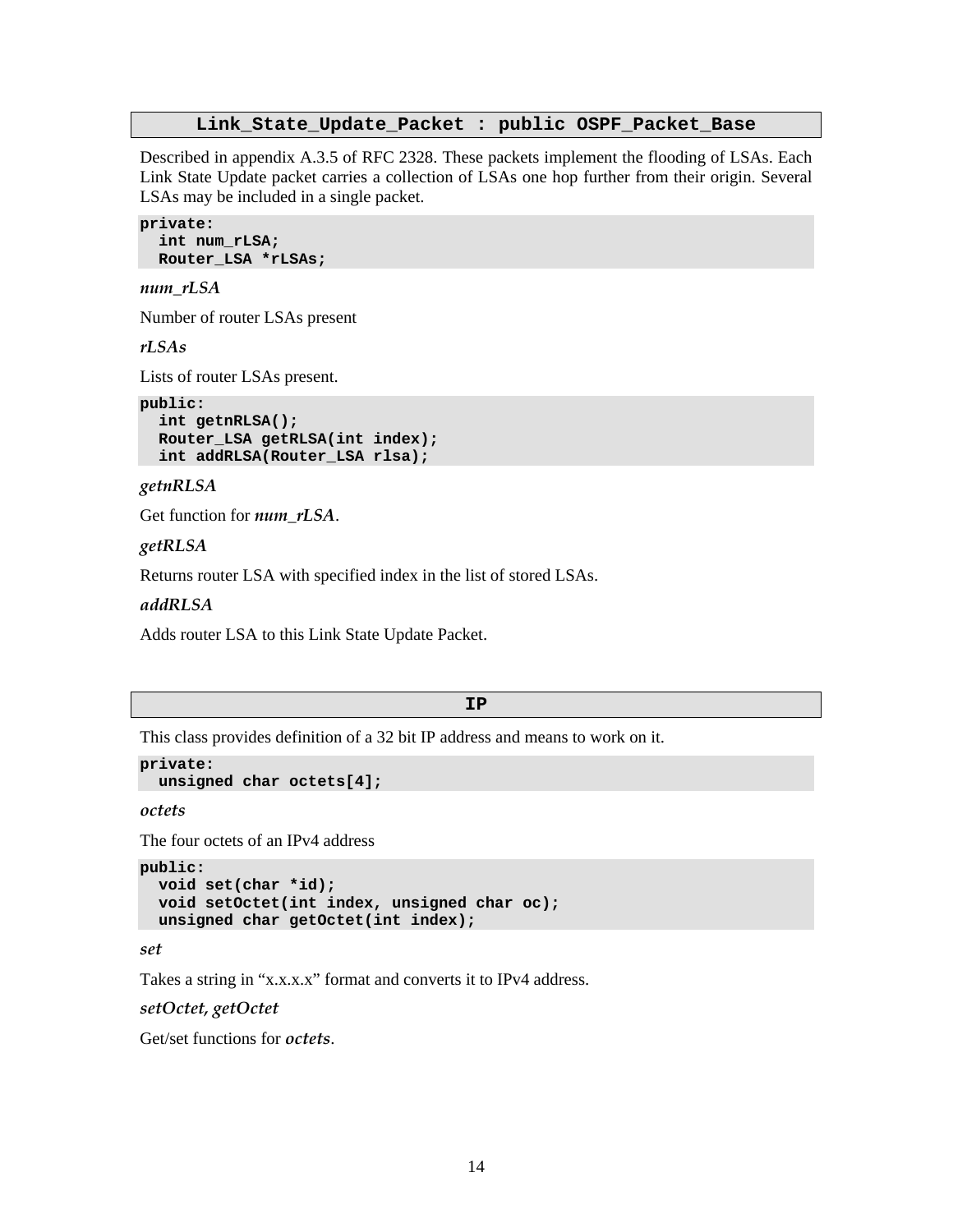#### **Routing\_Table**

This class represents an OSPF Routing Table (section 11 of RFC 2328). It contains multiple instances of *rtEntry* structure each representing and entry. As OSPF supports multiple equal cost paths, therefore, each routing table entry contains list of all the best paths to a particular destination.

```
private: 
   int size; 
   rtEntry* entries;
```
*size* 

Number of routing entries.

*entries* 

List of all routing entries.

```
public:
```

```
 int addRoute(char dT, IP dID, IP aM); 
 int addRoute(char dT, IP dID); 
 int addPath(IP dID, unsigned short cost, IP next); 
 char getDType(IP dID); 
 IP getDID(int index); 
 IP getAM(IP dID); 
 int getPathCount(IP dID); 
 unsigned short getCost(IP dID, int index); 
 IP getNH(IP dID, int index); 
 char getPathType(IP dID, int index); 
 int getSize(); 
 int initialize();
```
#### *addRoute*

Calls first time when a new entry is created. The three parameter version is for networks (with subnet mask) while two parameter version is for routers.

#### *addPath*

Adds a path to already added destination.

### *getDType, getDID, getAM, getPathCount, getCost, getNH, getPathType,getSize()*

Get/set functions for different attributes.

#### *initialize*

Initializes the routing table. Size field is set to zero and entries is set to null.

#### **struct rtEntry**

This structure represents an individual entry in the routing table. As OSPF supports multiple equal cost paths, therefore, each routing table entry contains list of all the best paths to a particular destination.

```
private: 
   char destination_Type; 
   IP destination_ID;
```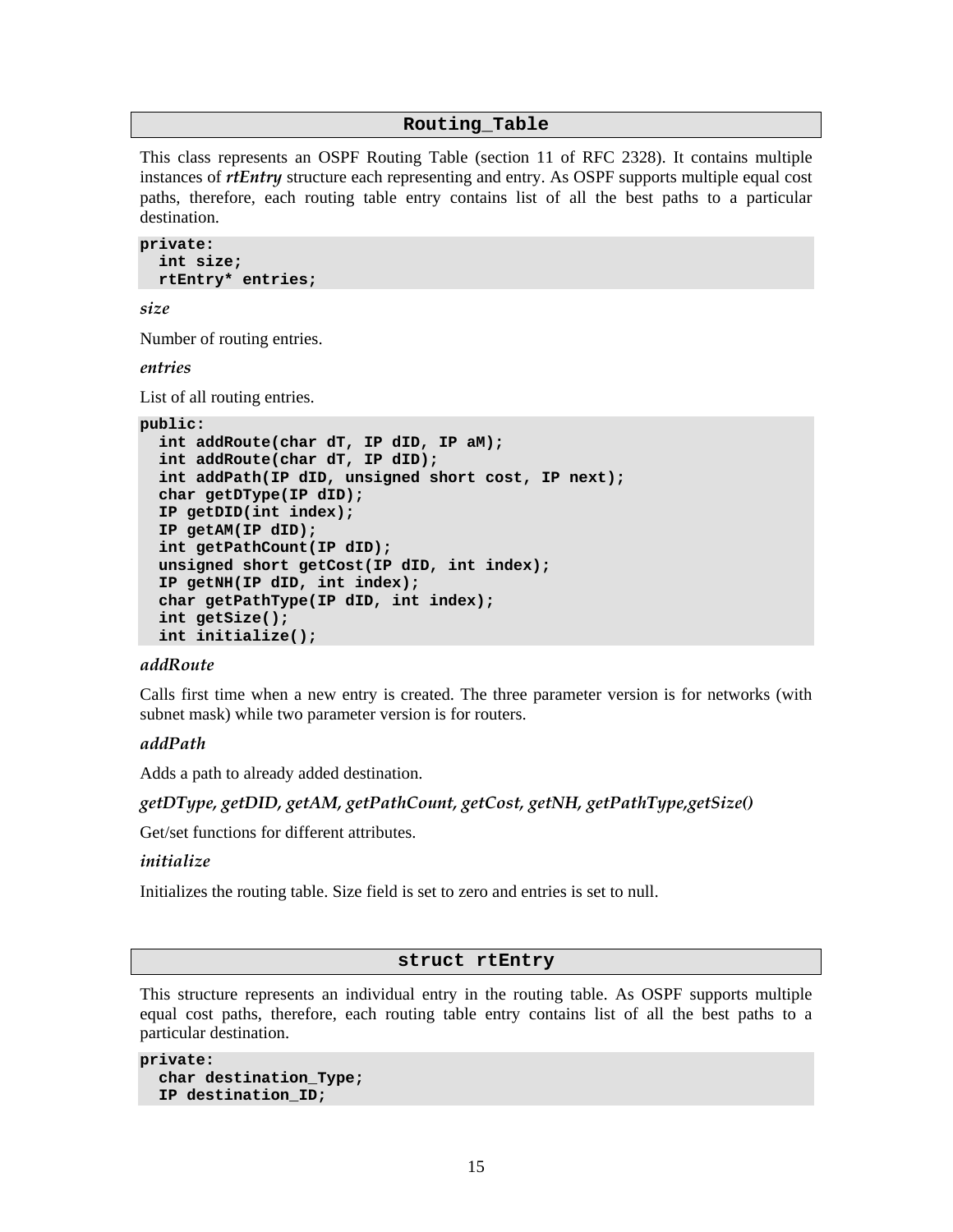```
 IP address_Mask; 
 int pathCount; 
 path* paths;
```
### *destination\_Type*

Destination type is either network "N" or router "R".

### *destination\_ID*

The destination's identifier or name. This depends on the Destination Type. For networks, the identifier is their associated IP address. For routers, the identifier is the OSPF Router ID.

### *address\_Mask*

Only defined for networks. The network's IP address together with its address mask defines a range of IP addresses.

### *path\_Count*

Number of different equal cost paths to this destination.

#### *paths*

The list of different paths.

#### **struct path**

This structure describes the details of each individual path to the destination.

```
private: 
   char path_Type;//always set to "INTRA_AREA" 
   unsigned short cost; 
   IP next_Hop;
```
### *path\_Type*

Type of this path. Only "INTRA\_AREA" is supported in this simulator.

*cost* 

The link state cost of the path to the destination.

#### *next\_Hop*

The IP address of the next hop router to the destination.

#### **SP\_Tree**

This class describes the shortest path tree instance. Originally, OSPF routers have independent shortest path tree for every Area, but in this simulator, every router has only one such tree. This class has no implementation so that user can have an implementation according to his ease.